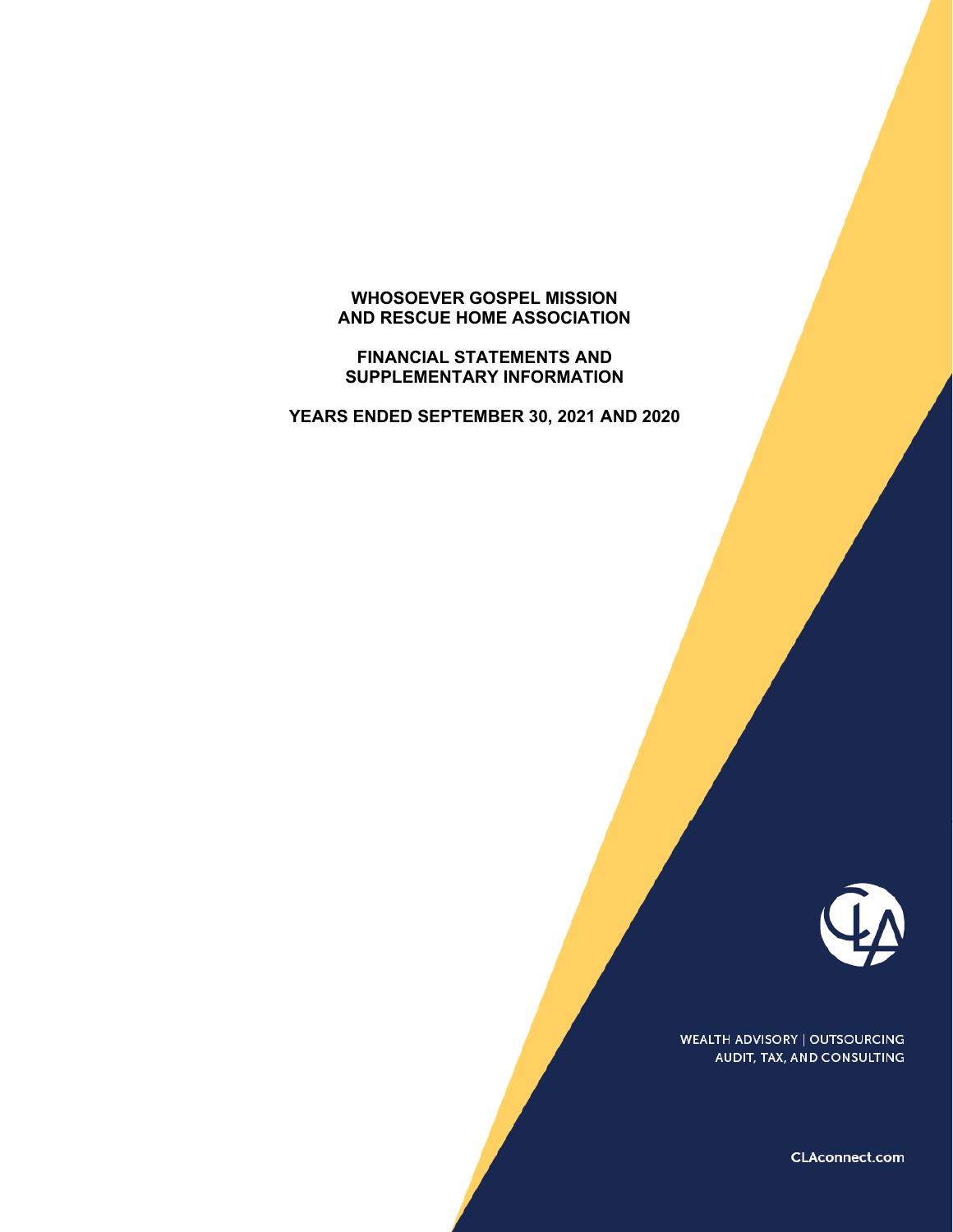# **WHOSOEVER GOSPEL MISSION AND RESCUE HOME ASSOCIATION TABLE OF CONTENTS YEARS ENDED SEPTEMBER 30, 2021 AND 2020**

| <b>INDEPENDENT AUDITORS' REPORT</b>                              |    |
|------------------------------------------------------------------|----|
| <b>FINANCIAL STATEMENTS</b>                                      |    |
| <b>STATEMENTS OF FINANCIAL POSITION</b>                          | 3  |
| <b>STATEMENTS OF ACTIVITIES</b>                                  | 4  |
| <b>STATEMENTS OF FUNCTIONAL EXPENSES</b>                         | 5  |
| <b>STATEMENTS OF CASH FLOWS</b>                                  | 7  |
| <b>NOTES TO FINANCIAL STATEMENTS</b>                             | 8  |
| <b>INDEPENDENT AUDITORS' REPORT ON SUPPLEMENTARY INFORMATION</b> | 16 |
| SUPPLEMENTARY INFORMATION                                        |    |
| <b>SCHEDULE OF INVESTMENTS AND CASH</b>                          | 17 |
|                                                                  |    |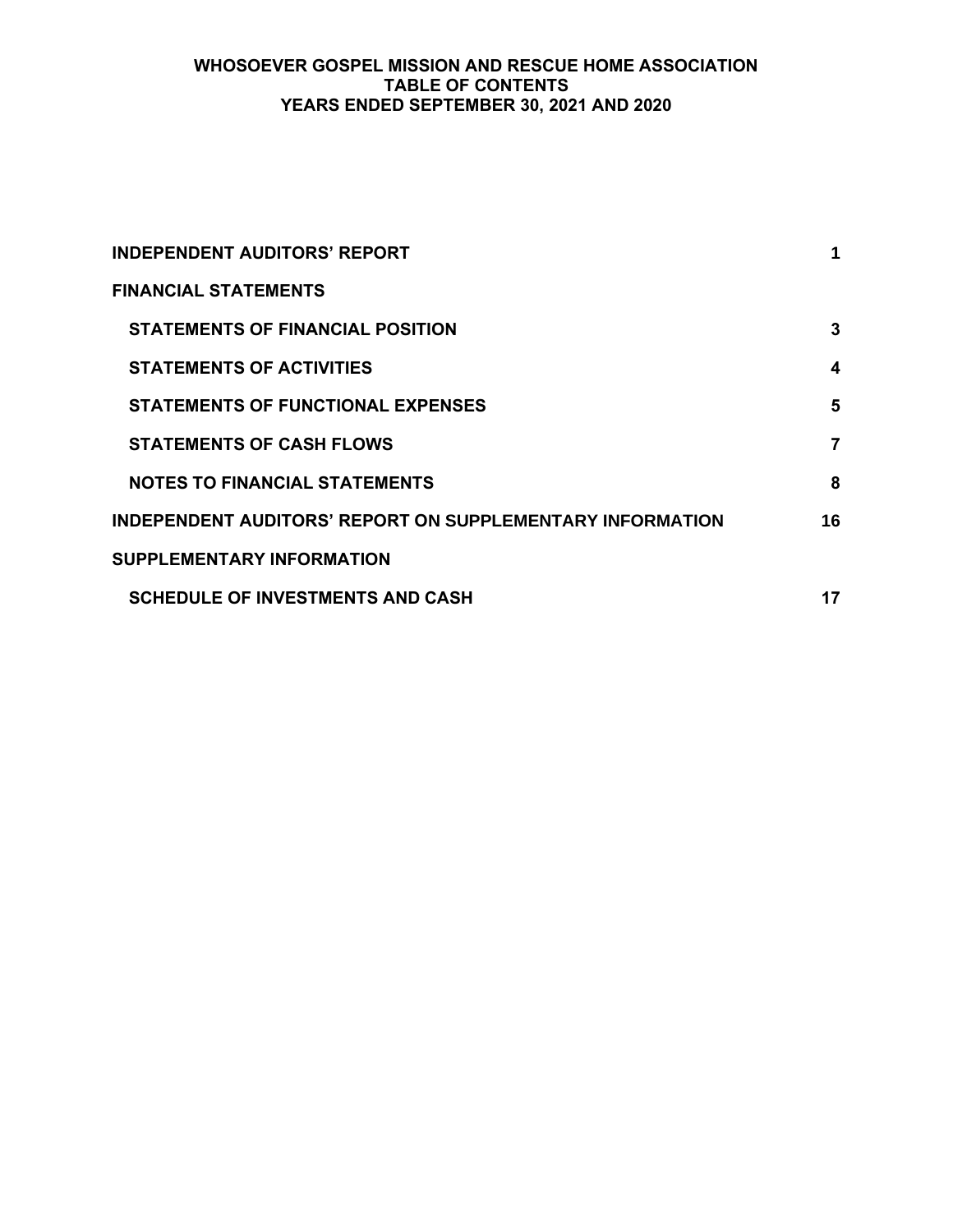

# **INDEPENDENT AUDITORS' REPORT**

Board of Directors Whosoever Gospel Mission and Rescue Home Association Philadelphia, Pennsylvania

We have audited the accompanying financial statements of Whosoever Gospel Mission and Rescue Home Association (a nonprofit organization), which comprise the statements of financial position as of September 30, 2021 and 2020, and the related statements of activities, functional expenses, and cash flows for the years then ended, and the related notes to the financial statements.

# *Management's Responsibility for the Financial Statements*

Management is responsible for the preparation and fair presentation of these financial statements in accordance with accounting principles generally accepted in the United States of America; this includes the design, implementation, and maintenance of internal control relevant to the preparation and fair presentation of financial statements that are free from material misstatement, whether due to fraud or error.

# *Auditors' Responsibility*

Our responsibility is to express an opinion on these financial statements based on our audits. We conducted our audits in accordance with auditing standards generally accepted in the United States of America. Those standards require that we plan and perform the audit to obtain reasonable assurance about whether the financial statements are free from material misstatement.

An audit involves performing procedures to obtain audit evidence about the amounts and disclosures in the financial statements. The procedures selected depend on the auditors' judgment, including the assessment of the risks of material misstatement of the financial statements, whether due to fraud or error. In making those risk assessments, the auditor considers internal control relevant to the entity's preparation and fair presentation of the financial statements in order to design audit procedures that are appropriate in the circumstances, but not for the purpose of expressing an opinion on the effectiveness of the entity's internal control. Accordingly, we express no such opinion. An audit also includes evaluating the appropriateness of accounting policies used and the reasonableness of significant accounting estimates made by management, as well as evaluating the overall presentation of the financial statements.

We believe that the audit evidence we have obtained is sufficient and appropriate to provide a basis for our audit opinion.

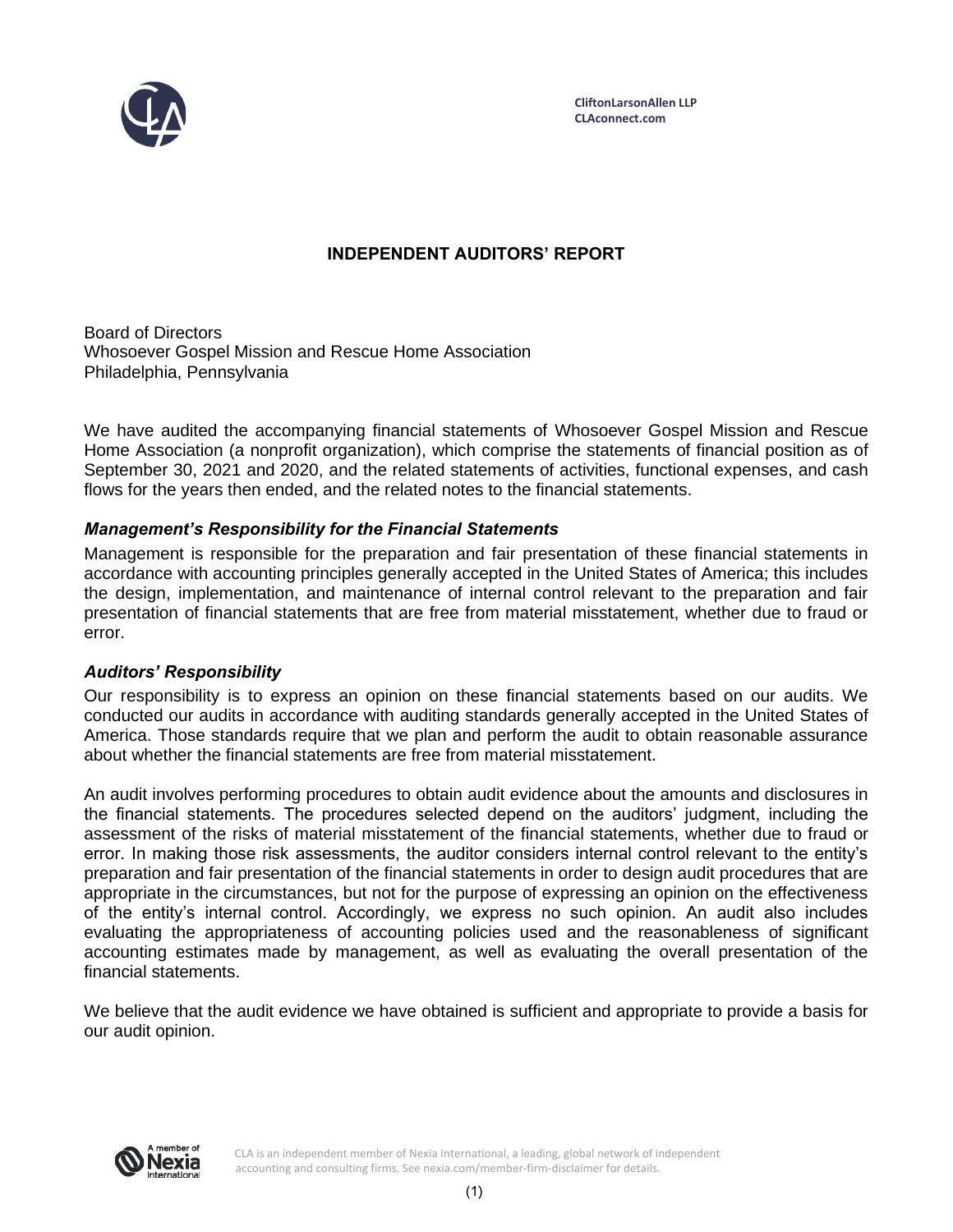# *Opinion*

In our opinion, the financial statements referred to above present fairly, in all material respects, the financial position of Whosoever Gospel Mission and Rescue Home Association as of September 30, 2021 and 2020, and the changes in its net assets and its cash flows for the years then ended in accordance with accounting principles generally accepted in the United States of America.

# *Change in Accounting Principle*

As described in Note 1, management adopted Financial Accounting Standards Board (FASB) Accounting Standards Update (ASU) 2014-09, *Revenue from Contracts with Customers.* Our opinion is not modified with respect to this matter.

Clifton Larson Allen LLP

**CliftonLarsonAllen LLP**

Plymouth Meeting, Pennsylvania November 29, 2021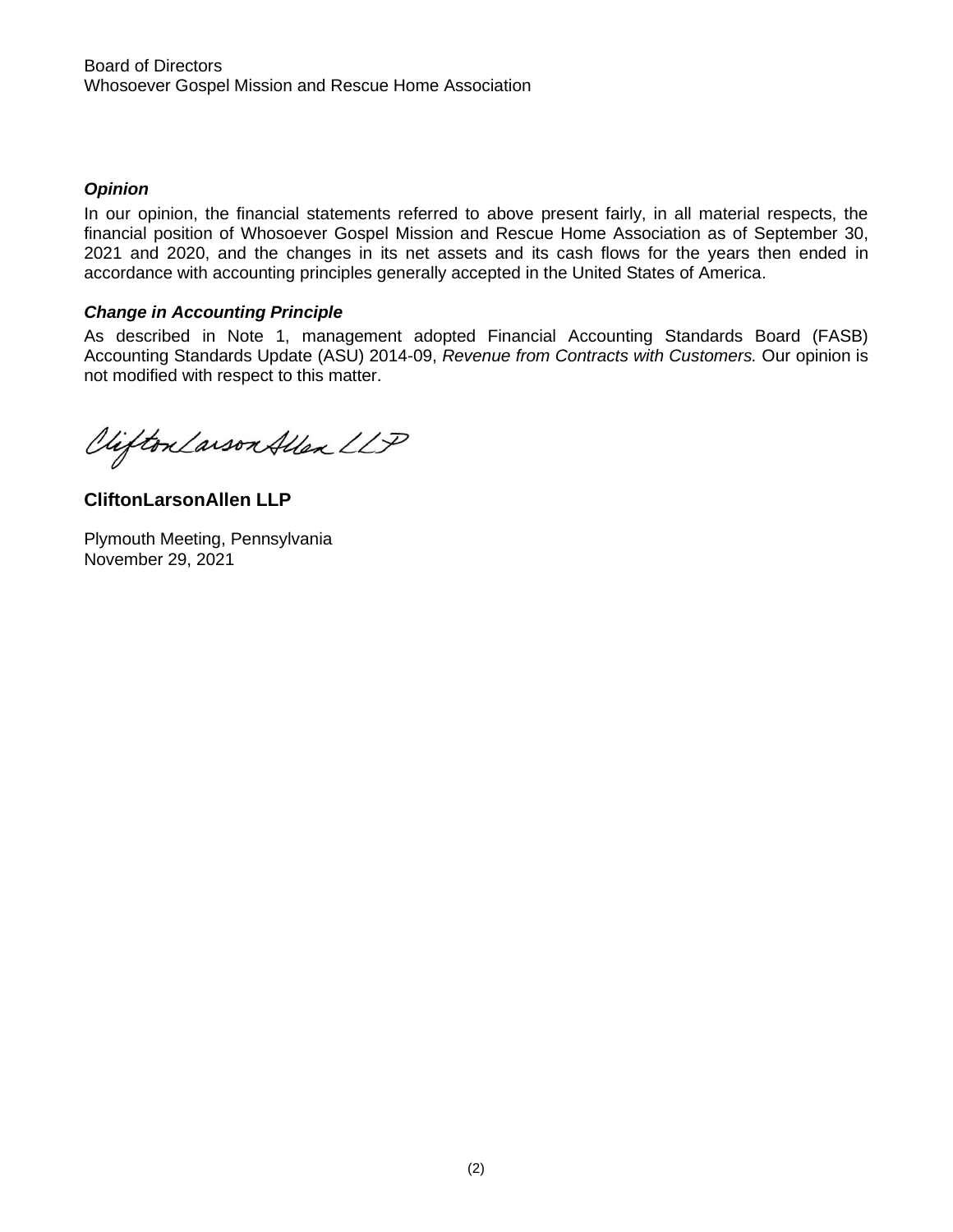# **WHOSOEVER GOSPEL MISSION AND RESCUE HOME ASSOCIATION STATEMENTS OF FINANCIAL POSITION SEPTEMBER 30, 2021 AND 2020**

|                                                    | 2021 |           |    | 2020      |
|----------------------------------------------------|------|-----------|----|-----------|
| <b>ASSETS</b>                                      |      |           |    |           |
| Cash                                               | \$   | 168,169   | \$ | 239,205   |
| Inventories                                        |      | 217,529   |    | 216,334   |
| <b>Prepaid Expenses and Deposits</b>               |      | 28,367    |    | 18,568    |
| Investments                                        |      | 1,284,530 |    | 543,924   |
| Land, Building, and Equipment, Net                 |      | 2,563,251 |    | 2,678,410 |
| <b>Total Assets</b>                                |      | 4,261,846 | \$ | 3,696,441 |
| <b>LIABILITIES AND NET ASSETS</b>                  |      |           |    |           |
| <b>LIABILITIES</b>                                 |      |           |    |           |
| Note Payable                                       | \$   | 37,997    | \$ | 45,298    |
| Paycheck Protection Program Loan                   |      |           |    | 172,200   |
| <b>Accounts Payable</b>                            |      | 5,709     |    | 10,009    |
| Accrued Expenses and Withheld Taxes                |      | 68,355    |    | 49,975    |
| <b>Total Liabilities</b>                           |      | 112,061   |    | 277,482   |
| <b>NET ASSETS</b>                                  |      |           |    |           |
| <b>Without Donor Restrictions:</b>                 |      |           |    |           |
| Designated for Use                                 |      | 1,383,486 |    | 638,398   |
| Plant                                              |      | 2,563,251 |    | 2,678,410 |
| <b>Total Net Assets Without Donor Restrictions</b> |      | 3,946,737 |    | 3,316,808 |
| <b>With Donor Restrictions</b>                     |      | 203,048   |    | 102,151   |
| <b>Total Net Assets</b>                            |      | 4,149,785 |    | 3,418,959 |
| <b>Total Liabilities and Net Assets</b>            |      | 4,261,846 | Ъ  | 3,696,441 |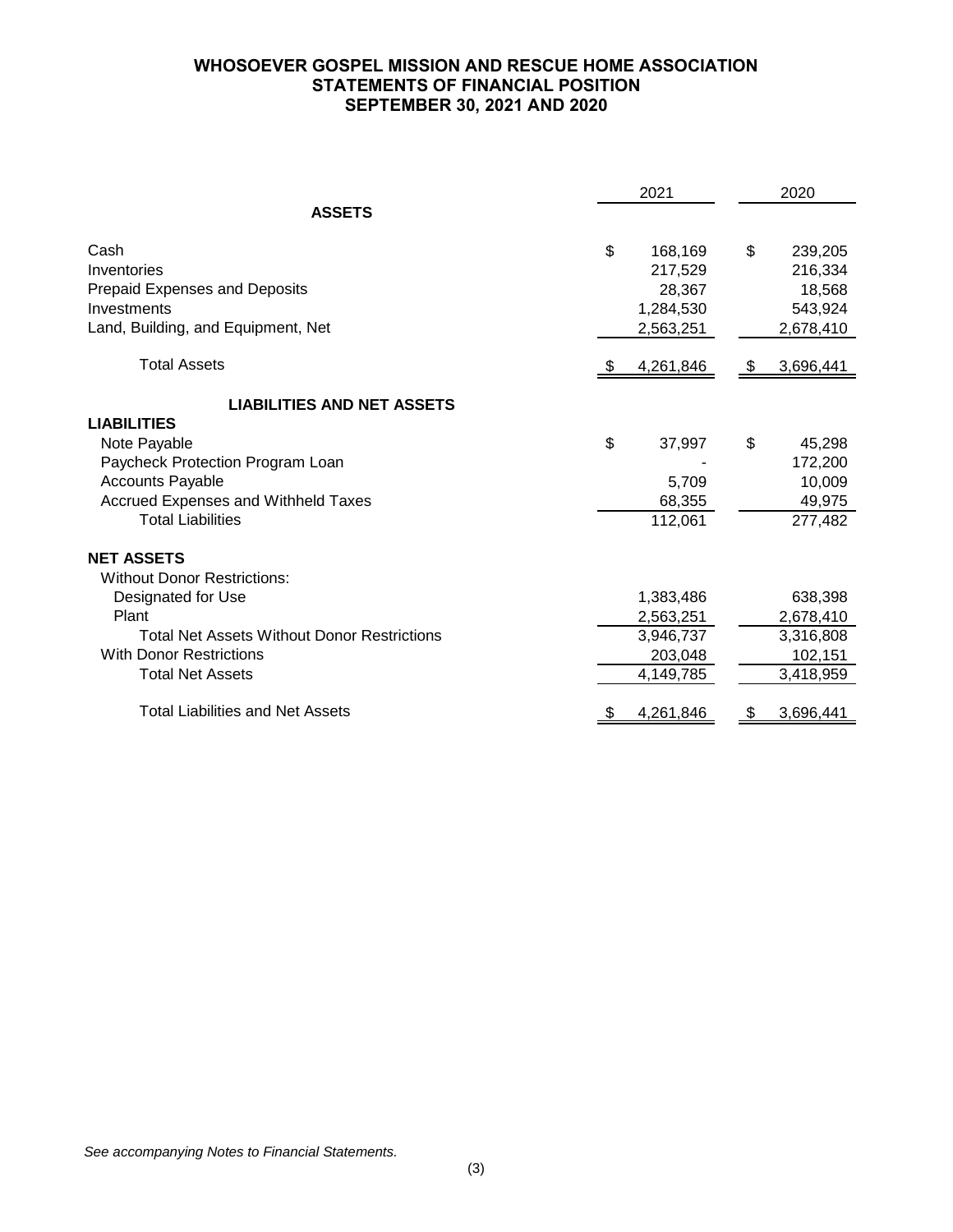# **WHOSOEVER GOSPEL MISSION AND RESCUE HOME ASSOCIATION STATEMENTS OF ACTIVITIES YEARS ENDED SEPTEMBER 30, 2021 AND 2020**

|                                                             |      | 2021               |               | 2020               |
|-------------------------------------------------------------|------|--------------------|---------------|--------------------|
| <b>CHANGES IN NET ASSETS WITHOUT DONOR RESTRICTIONS</b>     |      |                    |               |                    |
| <b>REVENUES</b>                                             |      |                    |               |                    |
| <b>Public Support</b><br>Contributions                      |      |                    |               |                    |
| Gifts-In-Kind                                               | \$   | 826,434<br>458,296 | \$            | 995,783            |
| Legacies and Bequests                                       |      | 319,421            |               | 311,199            |
| <b>Grant Revenue</b>                                        |      | 312,948            |               | 217,041            |
| <b>Total Revenues</b>                                       |      | 1,917,099          |               | 1,524,023          |
| <b>OTHER SUPPORT &amp; INCOME</b>                           |      |                    |               |                    |
| <b>Store Sales</b>                                          |      | 430,108            |               | 299,572            |
| Salvage Sales                                               |      | 28,188             |               | 11,627             |
| Program Services Revenue                                    |      | 29,750             |               | 22,167             |
| Gain on Extinguishment of Debt                              |      | 172,200            |               |                    |
| Investment Income                                           |      | 91,575             |               | 17,549             |
| <b>Total Other Support</b>                                  |      | 751,821            |               | 350,915            |
| Subtotal                                                    |      | 2,668,920          |               | 1,874,938          |
| <b>NET ASSETS RELEASED FROM DONOR RESTRICTIONS</b>          |      |                    |               |                    |
| Restrictions Satisfied by Payments or Expiration            |      |                    |               |                    |
| of Time Restrictions                                        |      | 20,464             |               | 31,556             |
| Total Revenues Without Donor Restrictions and Other Support |      | 2,689,384          |               | 1,906,494          |
| <b>EXPENSES</b>                                             |      |                    |               |                    |
| Program Services, Rehabilitation                            |      | 1,665,720          |               | 1,434,673          |
| <b>Supporting Services:</b>                                 |      |                    |               |                    |
| Management and General                                      |      | 138,773            |               | 133,703            |
| Fundraising                                                 |      | 111,477            |               | 114,272            |
| Depreciation<br>Interest                                    |      | 140,994            |               | 140,166            |
| <b>Total Expenses</b>                                       |      | 2,491<br>2,059,455 |               | 2,901<br>1,825,715 |
|                                                             |      |                    |               |                    |
| Changes in Net Assets Without Donor Restrictions            |      | 629,929            |               | 80,779             |
| <b>CHANGES IN NET ASSETS WITH DONOR RESTRICTIONS</b>        |      |                    |               |                    |
| Contributions                                               |      | 100,897            |               | 1,000              |
| Other Income                                                |      | 20,464             |               | 16,556             |
| Subtotal                                                    |      | 121,361            |               | 17,556             |
| <b>NET ASSETS RELEASED FROM DONOR RESTRICTIONS</b>          |      |                    |               |                    |
| Restrictions Satisfied by Payments or Expiration            |      |                    |               |                    |
| of Time Restrictions                                        |      | (20, 464)          |               | (31, 556)          |
| Changes in Net Assets With Donor Restrictions               |      | 100,897            |               | (14,000)           |
| <b>CHANGE IN NET ASSETS</b>                                 |      | 730,826            |               | 66,779             |
| Net Assets - Beginning of Year                              |      | 3,418,959          |               | 3,352,180          |
| <b>NET ASSETS - END OF YEAR</b>                             | - \$ | 4,149,785          | $\mathcal{S}$ | 3,418,959          |

*See accompanying Notes to Financial Statements.*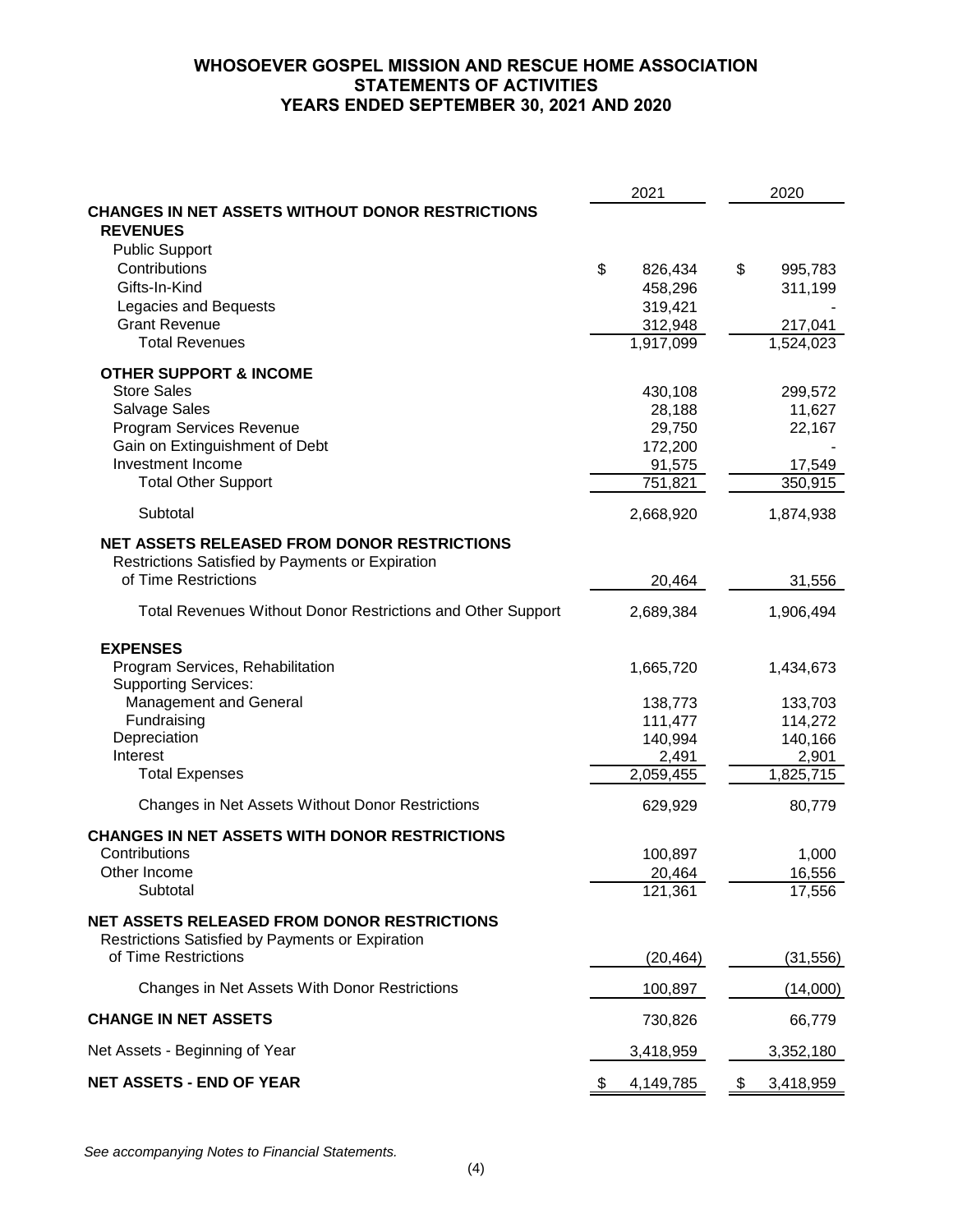## **WHOSOEVER GOSPEL MISSION AND RESCUE HOME ASSOCIATION STATEMENT OF FUNCTIONAL EXPENSES YEAR ENDED SEPTEMBER 30, 2021**

|                                               | Program                    |           |            |                            |      |         |          |           |
|-----------------------------------------------|----------------------------|-----------|------------|----------------------------|------|---------|----------|-----------|
|                                               | Services<br>Rehabilitation |           |            | <b>Supporting Services</b> |      |         |          | 2021      |
|                                               |                            |           | Management |                            | Fund |         | Total    |           |
|                                               |                            | Program   |            | and General                |      | Raising | Expenses |           |
| <b>Salaries</b>                               | \$                         | 700,005   | \$         | 84,337                     | \$   | 70,743  | \$       | 855,085   |
| <b>Employee Benefits</b>                      |                            | 49,454    |            | 5,958                      |      | 4,998   |          | 60,410    |
| Pension Plan                                  |                            | 7,924     |            | 955                        |      | 801     |          | 9,680     |
| Payroll Taxes                                 |                            | 42,630    |            | 5,136                      |      | 4,308   |          | 52,074    |
| Total                                         |                            | 800,013   |            | 96,386                     |      | 80,850  |          | 977,249   |
| <b>Careers Phase</b>                          |                            | 9,197     |            |                            |      |         |          | 9,197     |
| Cost of Goods Sold, Thrift, and Salvage Sales |                            | 458,296   |            |                            |      |         |          | 458,296   |
| Development                                   |                            |           |            |                            |      | 30,627  |          | 30,627    |
| <b>Food Service</b>                           |                            | 80,771    |            |                            |      |         |          | 80,771    |
| General                                       |                            | 3,983     |            | 7,696                      |      |         |          | 11,679    |
| Heat, Light, and Power                        |                            | 51,233    |            | 2,696                      |      |         |          | 53,929    |
| Insurance                                     |                            | 44,111    |            | 6,015                      |      |         |          | 50,126    |
| <b>Investment Fees</b>                        |                            |           |            | 3,967                      |      |         |          | 3,967     |
| Learning Center                               |                            | 2,306     |            |                            |      |         |          | 2,306     |
| Licenses and Inspection Fees                  |                            | 18,646    |            | 2,072                      |      |         |          | 20,718    |
| Men and Family Ministry                       |                            | 16,989    |            |                            |      |         |          | 16,989    |
| Men's Allowances                              |                            | 11,457    |            |                            |      |         |          | 11,457    |
| Men's Medical                                 |                            | 2,680     |            |                            |      |         |          | 2,680     |
| New Life Program                              |                            | 14,374    |            |                            |      |         |          | 14,374    |
| <b>Office Supplies</b>                        |                            | 4,198     |            | 572                        |      |         |          | 4,770     |
| <b>Plant Repair</b>                           |                            | 38,819    |            | 4,314                      |      |         |          | 43,133    |
| <b>Professional Fees</b>                      |                            |           |            | 13,995                     |      |         |          | 13,995    |
| Salvage                                       |                            | 1,433     |            |                            |      |         |          | 1,433     |
| Supplies                                      |                            | 7,413     |            | 824                        |      |         |          | 8,237     |
| Telephone                                     |                            | 4,487     |            | 236                        |      |         |          | 4,723     |
| <b>Thrift Store</b>                           |                            | 66,512    |            |                            |      |         |          | 66,512    |
| <b>Trash Service</b>                          |                            | 17,968    |            |                            |      |         |          | 17,968    |
| <b>Travel and Training</b>                    |                            | 1,897     |            |                            |      |         |          | 1,897     |
| Truck                                         |                            | 8,937     |            |                            |      |         |          | 8,937     |
|                                               |                            | 1,665,720 |            | 138,773                    |      | 111,477 |          | 1,915,970 |
| Depreciation                                  |                            | 126,895   |            | 14,099                     |      |         |          | 140,994   |
| Interest                                      |                            |           |            | 2,491                      |      |         |          | 2,491     |
| Total                                         |                            | 126,895   |            | 16,590                     |      |         |          | 143,485   |
| <b>Total Functional Expenses</b>              | \$                         | 1,792,615 | \$         | 155,363                    | \$   | 111,477 | \$       | 2,059,455 |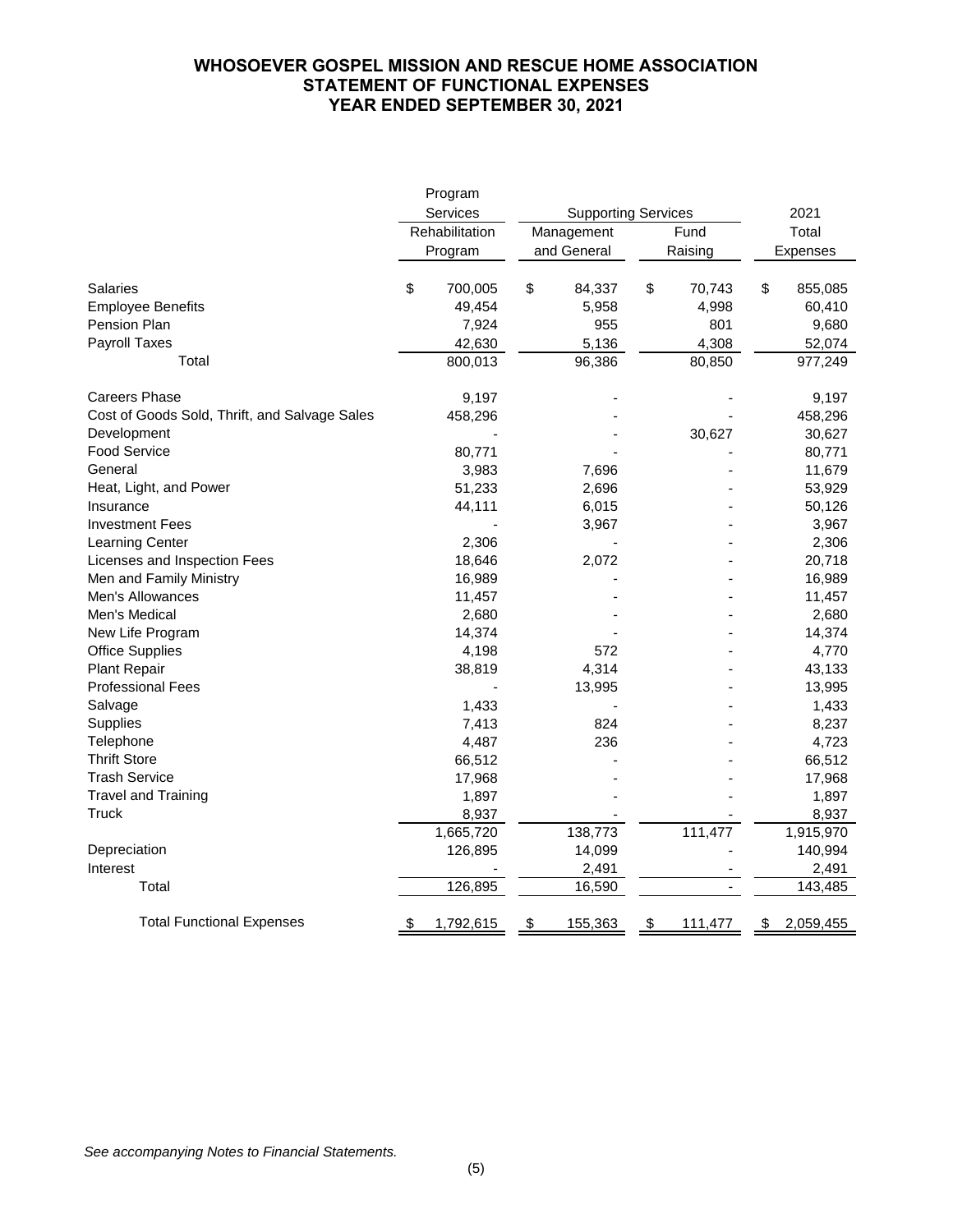## **WHOSOEVER GOSPEL MISSION AND RESCUE HOME ASSOCIATION STATEMENT OF FUNCTIONAL EXPENSES YEAR ENDED SEPTEMBER 30, 2020**

|                                               | Program        |           |                            |             |      |         |          |           |
|-----------------------------------------------|----------------|-----------|----------------------------|-------------|------|---------|----------|-----------|
|                                               | Services       |           | <b>Supporting Services</b> |             |      |         |          | 2020      |
|                                               | Rehabilitation |           | Management                 |             | Fund |         | Total    |           |
|                                               | Program        |           |                            | and General |      | Raising | Expenses |           |
| <b>Salaries</b>                               | \$             | 598,584   | \$                         | 81,328      | \$   | 69,653  | \$       | 749,565   |
| <b>Employee Benefits</b>                      |                | 65,405    |                            | 8,886       |      | 7,611   |          | 81,902    |
| Pension Plan                                  |                | 8,768     |                            | 1,191       |      | 1,020   |          | 10,979    |
| Payroll Taxes                                 |                | 33,422    |                            | 4,541       |      | 3,889   |          | 41,852    |
| Total                                         |                | 706,179   |                            | 95,946      |      | 82,173  |          | 884,298   |
| <b>Careers Phase</b>                          |                | 13,268    |                            |             |      |         |          | 13,268    |
| Cost of Goods Sold, Thrift, and Salvage Sales |                | 311,199   |                            |             |      |         |          | 311,199   |
| Development                                   |                |           |                            |             |      | 32,099  |          | 32,099    |
| <b>Donated Services</b>                       |                |           |                            |             |      |         |          |           |
| Food Service                                  |                | 92,783    |                            |             |      |         |          | 92,783    |
| General                                       |                | 7,745     |                            | 6,311       |      |         |          | 14,056    |
| Heat, Light, and Power                        |                | 46,668    |                            | 2,456       |      |         |          | 49,124    |
| Insurance                                     |                | 45,026    |                            | 6,140       |      |         |          | 51,166    |
| <b>Investment Fees</b>                        |                |           |                            | 2,348       |      |         |          | 2,348     |
| Learning Center                               |                | 4,674     |                            |             |      |         |          | 4,674     |
| Licenses and Inspection Fees                  |                | 19,332    |                            | 2,148       |      |         |          | 21,480    |
| Men and Family Ministry                       |                | 19,162    |                            |             |      |         |          | 19,162    |
| Men's Allowances                              |                | 16,124    |                            |             |      |         |          | 16,124    |
| Men's Medical                                 |                | 1,066     |                            |             |      |         |          | 1,066     |
| New Life Program                              |                | 9,183     |                            |             |      |         |          | 9,183     |
| <b>Office Supplies</b>                        |                | 7,221     |                            | 985         |      |         |          | 8,206     |
| <b>Plant Repair</b>                           |                | 30,636    |                            | 3,404       |      |         |          | 34,040    |
| <b>Professional Fees</b>                      |                |           |                            | 12,800      |      |         |          | 12,800    |
| Salvage                                       |                | 1,205     |                            |             |      |         |          | 1,205     |
| Supplies                                      |                | 8,641     |                            | 960         |      |         |          | 9,601     |
| Telephone                                     |                | 3,903     |                            | 205         |      |         |          | 4,108     |
| <b>Thrift Store</b>                           |                | 66,707    |                            |             |      |         |          | 66,707    |
| <b>Trash Service</b>                          |                | 9,899     |                            |             |      |         |          | 9,899     |
| <b>Travel and Training</b>                    |                | 1,188     |                            |             |      |         |          | 1,188     |
| Truck                                         |                | 12,864    |                            |             |      |         |          | 12,864    |
|                                               |                | 1,434,673 |                            | 133,703     |      | 114,272 |          | 1,682,648 |
| Depreciation                                  |                | 126,149   |                            | 14,017      |      |         |          | 140,166   |
| Interest                                      |                |           |                            | 2,901       |      |         |          | 2,901     |
| Total                                         |                | 126,149   |                            | 16,918      |      |         |          | 143,067   |
| <b>Total Functional Expenses</b>              | \$             | 1,560,822 | \$                         | 150,621     | \$   | 114,272 | \$       | 1,825,715 |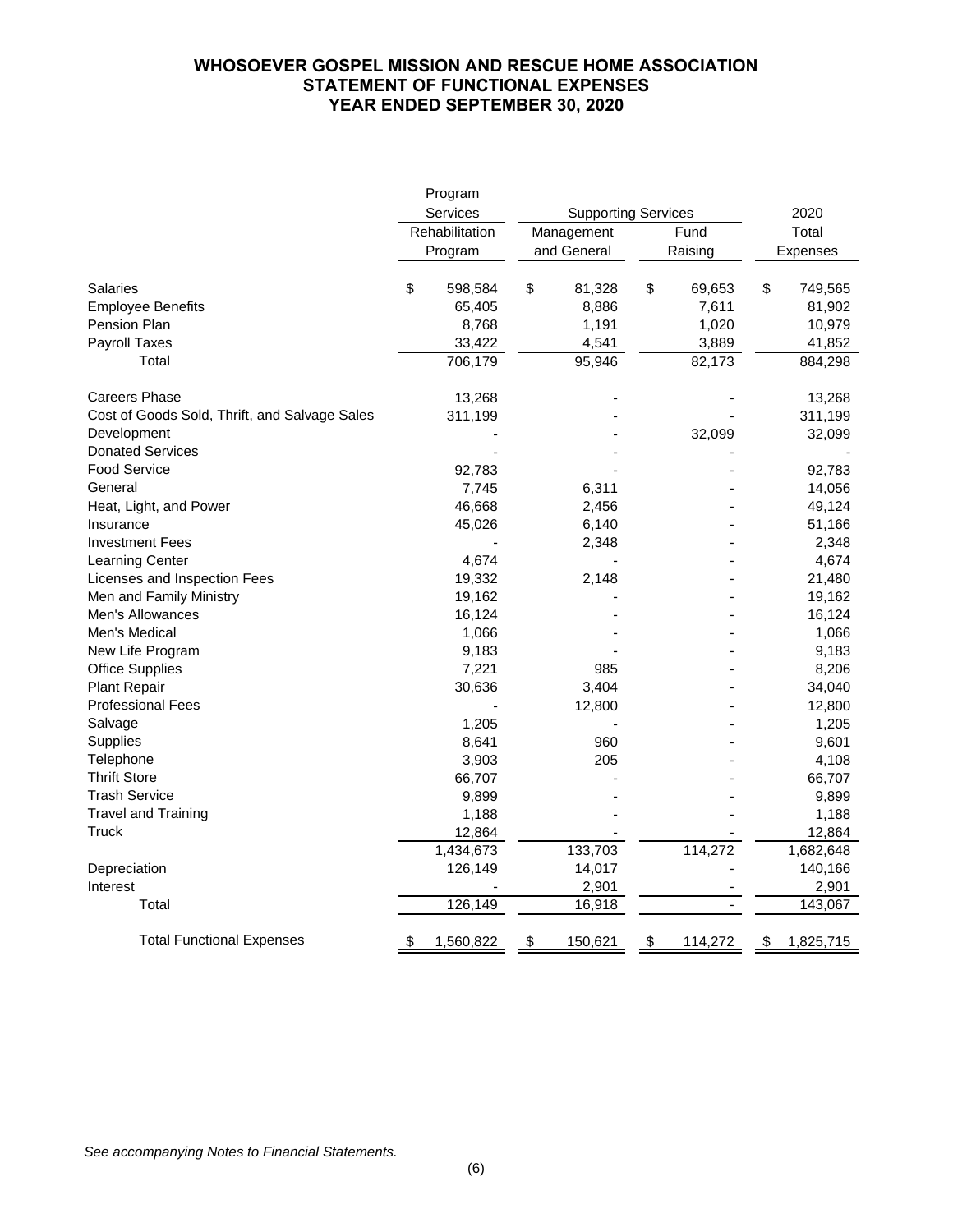# **WHOSOEVER GOSPEL MISSION AND RESCUE HOME ASSOCIATION STATEMENTS OF CASH FLOWS YEARS ENDED SEPTEMBER 30, 2021 AND 2020**

|                                                                          |      | 2021       | 2020          |
|--------------------------------------------------------------------------|------|------------|---------------|
|                                                                          |      |            |               |
| <b>CASH FLOWS FROM OPERATING ACTIVITIES</b>                              |      |            |               |
| Change in Net Assets                                                     | \$   | 730,826    | \$<br>66,779  |
| Adjustments to Reconcile Change in Net Assets to Net Cash                |      |            |               |
| Provided by Operating Activities:                                        |      |            |               |
| Depreciation                                                             |      | 140,994    | 140,166       |
| Unrealized Losses on Investments                                         |      | (57,660)   | (9,251)       |
| <b>Realized Gains on Investments</b>                                     |      | (8, 294)   | 5,260         |
| Gain on Forgiveness of Payroll Protection Program Loan                   |      | (172, 200) |               |
| (Increase) Decrease in Assets:                                           |      |            |               |
| Promises to Give/Pledges Receivable                                      |      |            | 17,200        |
| Inventories                                                              |      | (1, 195)   | (1,504)       |
| <b>Prepaid Expenses and Deposits</b>                                     |      | (9,799)    | 6,560         |
| Increase (Decrease) in Liabilities:                                      |      |            |               |
| <b>Accounts Payable</b>                                                  |      | (4,300)    | (1, 912)      |
| Accrued Expenses and Withheld Taxes                                      |      | 18,380     | (31,097)      |
| Net Cash Provided by Operating Activities                                |      | 636,752    | 192,201       |
| <b>CASH FLOWS FROM INVESTING ACTIVITIES</b>                              |      |            |               |
| Purchases of Investments                                                 |      | (731, 535) | (200, 507)    |
| Proceeds from Sale of Investments                                        |      | 56,883     | 89,298        |
| Additions to Land, Building, and Equipment                               |      | (25, 835)  | (56, 775)     |
| Net Cash Used by Investing Activities                                    |      | (700, 487) | (167, 984)    |
| <b>CASH FLOWS FROM FINANCING ACTIVITIES</b>                              |      |            |               |
| Proceeds from Paycheck Protection Program Loan                           |      |            | 172,200       |
| Repayments on Note Payable                                               |      | (7, 301)   | (6, 891)      |
| Net Cash Provided (Used) by Financing Activities                         |      | (7, 301)   | 165,309       |
| <b>NET INCREASE (DECREASE) IN CASH</b>                                   |      | (71, 036)  | 189,526       |
| Cash - Beginning of Year                                                 |      | 239,205    | 49,679        |
| <b>CASH - END OF YEAR</b>                                                | - \$ | 168,169    | \$<br>239,205 |
| SUPPLEMENTAL DISCLOSURE OF CASH FLOW INFORMATION<br><b>Interest Paid</b> | \$   | 2,491      | \$<br>2,901   |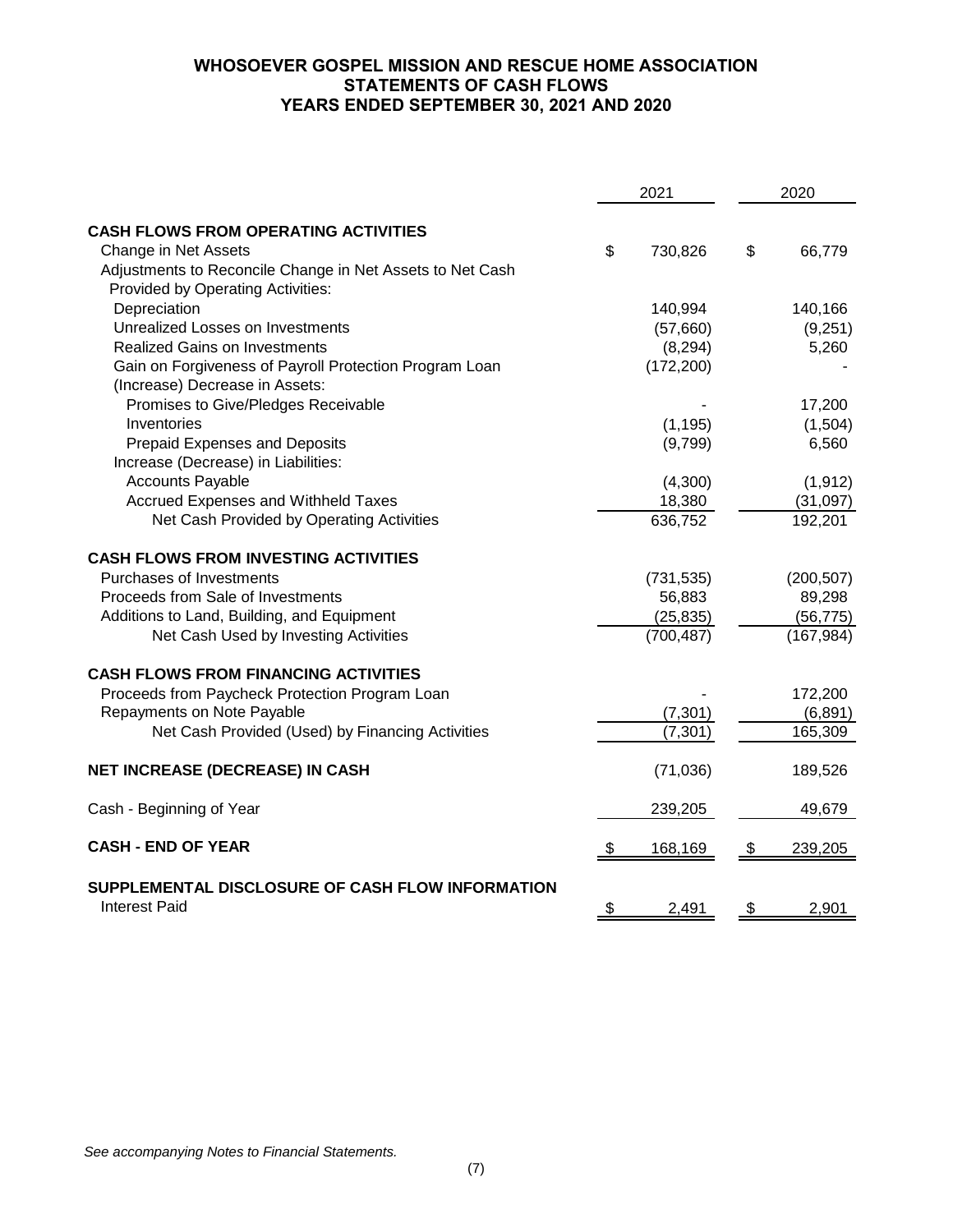# **NOTE 1 SUMMARY OF SIGNIFICANT ACCOUNTING POLICIES**

## **Nature of Operations**

The Whosoever Gospel Mission and Rescue Home Association (the Mission) is a Christian nonprofit organization whose purpose is to provide shelter, food, clothing, education, counseling, rehabilitation, and other assistance to homeless and/or needy men, women, and children in the Philadelphia metropolitan area. The Mission is supported primarily through donor contributions, grants, and revenue generated in its thrift stores and salvage sales.

The Mission is a member of Citygate Network and the Evangelical Council for Financial Accountability (ECFA).

## **Use of Estimates**

The preparation of financial statements in conformity with accounting principles generally accepted in the United States of America requires management to make estimates and assumptions that affect the reported amounts of assets and liabilities and disclosure of contingent assets and liabilities at the date of the financial statements, and the reported amounts of revenues and expenses during the reporting period. Actual results could differ from those estimates.

#### **Basis of Presentation**

The Mission reports information regarding its financial position and activities into classes of net assets according to the existence or absence of donor-imposed restrictions as follows:

*Net Assets Without Donor Restrictions* – Net assets available for use in general operations and not subject to donor (or certain grantor) restrictions. The governing board has designated, from net assets without donor restrictions, net assets for specific board initiatives, as described in Note 8.

*Net Assets With Donor Restrictions* – Net assets subject to donor- (or certain grantor-) imposed restrictions. Some donor-imposed restrictions are temporary in nature, such as those that will be met by the passage of time or other events specified by the donor. Other donor-imposed restrictions are perpetual in nature, where the donor stipulates that resources be maintained in perpetuity. Donor-imposed restrictions are released when a restriction expires, that is, when the stipulated time has elapsed, when the stipulated purpose for which the resource was restricted has been fulfilled, or both.

#### **Inventories**

Inventories consist of donated thrift shop items for resale and food for distribution. Inventories are recorded at the estimated fair value at the time of donation.

#### **Investments**

Investments are carried at fair value.

Mutual funds are valued at their net asset value at year-end. Money market funds are stated at cost which approximates fair value.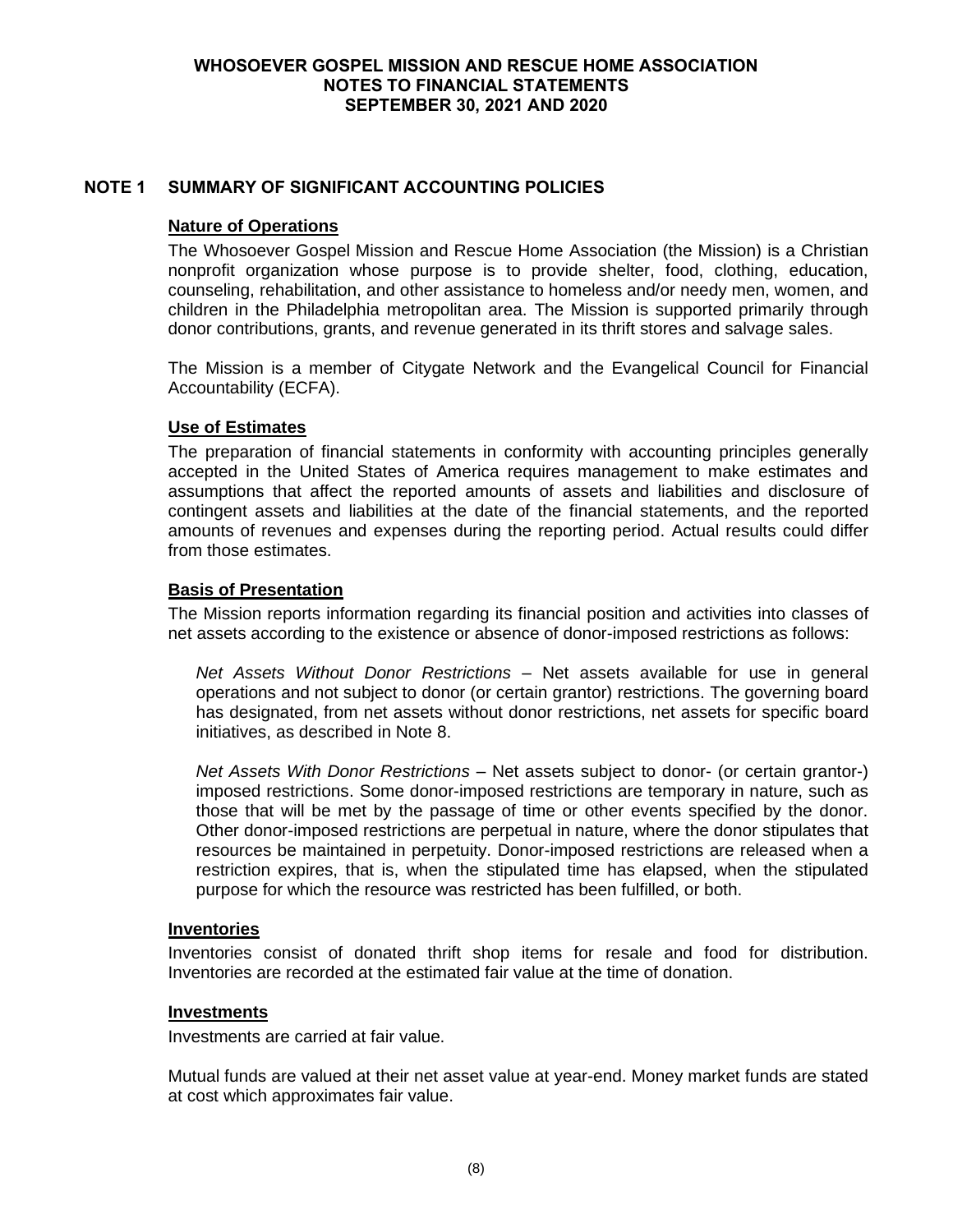# **NOTE 1 SUMMARY OF SIGNIFICANT ACCOUNTING POLICIES (CONTINUED)**

## **Investments (Continued)**

Investments are exposed to various risks, such as interest rate, market, and credit risk. Due to the level of risk associated with certain investments, it is reasonably possible that changes in the values of the investments will occur in the near term and that such changes could materially affect the amounts reported in the statements of financial position.

## **Land, Building, and Equipment and Depreciation**

Land, building, and equipment are stated at cost for purchased items (generally in excess of \$500) or at the estimated fair value at the date of receipt, in the case of donated items. Such donations are reported as support without donor restrictions unless the donor has restricted the donated asset for a specific purpose. Assets donated with explicit restrictions regarding their use and contributions of cash that must be used to acquire property and equipment are reported as support with donor restrictions. Absent donor stipulations regarding how long those donated assets must be maintained, the Mission reports expirations of donor restrictions when the donated or acquired assets are placed in service as instructed by the donor. The Mission reclassifies net assets with donor restrictions to net assets without donor restrictions at that time. Land, building, and equipment are depreciated using the straightline method over the estimated useful lives of the assets.

## **Contributions**

Contributions received are recorded as support with or without donor restrictions depending on the existence or nature of any donor restrictions. Contributions that are recorded as support with donor restrictions due to time restriction or payment satisfaction by the Mission are reclassified to net assets without donor restrictions upon satisfaction or expiration of the donor restrictions.

Conditional contributions received are unrecognized initially, that is, until the barriers to entitlement are overcome, at which point the transaction is recognized as unconditional and classified as either net assets with or without donor restrictions.

#### **Thrift Store Revenue**

Thrift store revenue has one distinct performance obligation: sale of a donated item to the customer. Prices for all the items in the thrift store are determined using the best value estimate considering the Missions's past experience and general Internal Revenue Service guidelines in valuing previously owned items. All the prices are included on the price tags attached to the merchandise. Revenue for thrift store items is recognized at the point of sale. There is no merchandise return option for these transactions.

#### **Promises to Give/Pledges Receivable**

Contributions and bequests are recognized when the donor makes a promise to give to the Mission that is, in substance, unconditional. Donor-restricted contributions are reported as increases in net assets with donor restrictions. When a restriction expires, net assets with donor restrictions are reclassified to net assets without donor restrictions.

Pledges and promises to give that are expected to be collected within one year are recorded at their net realizable value. Pledges and promises that are expected to be collected beyond one year are discounted using an appropriate discount rate commensurate with the period of collection.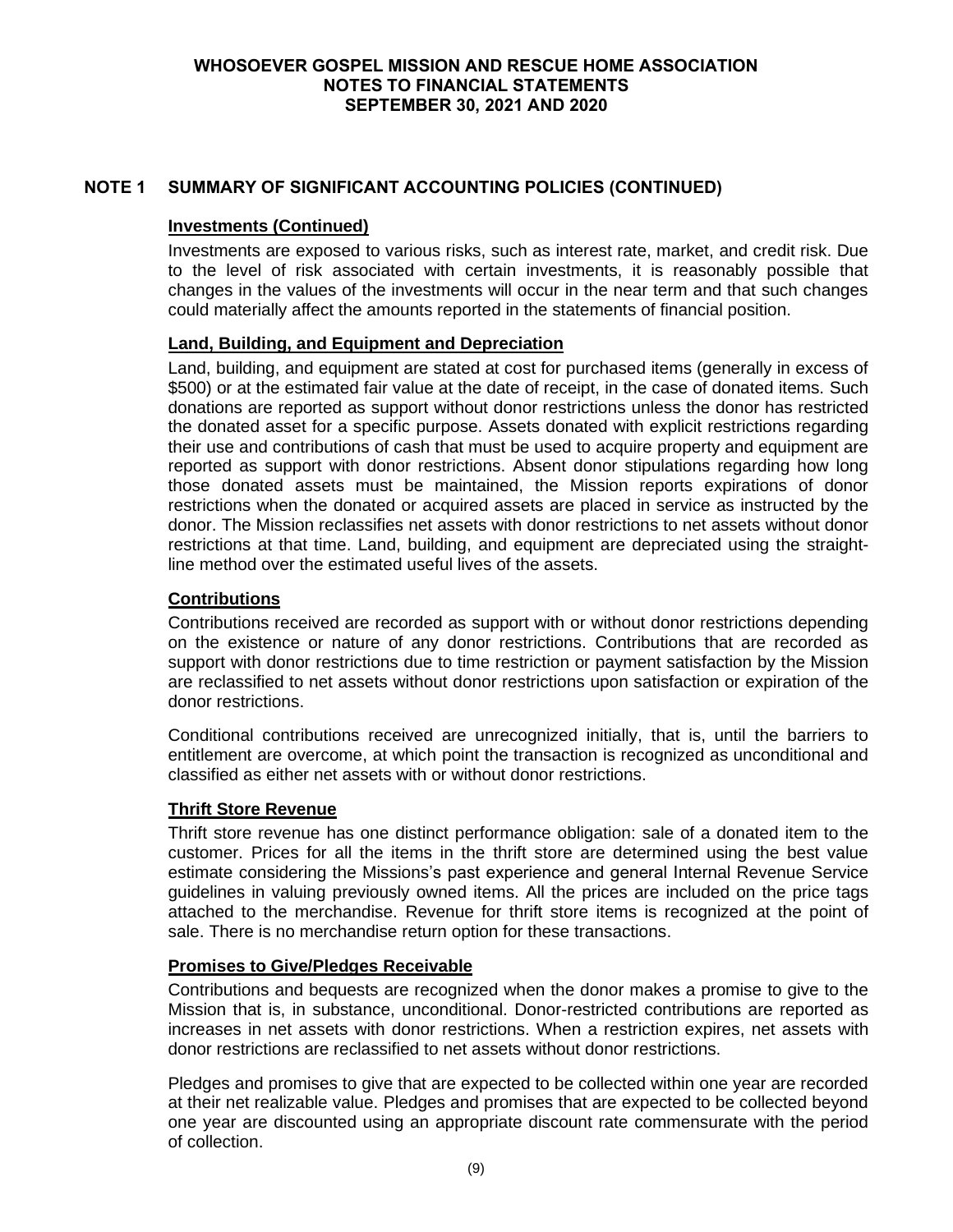# **NOTE 1 SUMMARY OF SIGNIFICANT ACCOUNTING POLICIES (CONTINUED)**

# **Expense Reporting**

The financial statements report certain categories of expenses that are attributable to more than one program or supporting function. Expenses have been allocated between program services (rehabilitation) and supporting services (management and general and fund raising) activities based on an analysis of personnel time and space utilized for activities.

## **Income Tax Status**

The Mission is recognized as an organization exempt from federal income tax under Section 501(c)(3) of the Internal Revenue Code of 1986.

The Mission follows the income tax standard for uncertain tax positions. The Mission believes there are no uncertain tax positions that need to be disclosed in the financial statements.

The Mission's informational tax returns are subject to review and examination by federal, state, and local authorities. The Mission is not aware of any activities that would jeopardize its tax-exempt status.

## **Fair Value of Financial Instruments**

The Mission follows the accounting standard for fair value measurements. This standard applies to reported balances that are required or permitted to be measured at fair value under an existing accounting pronouncement. The standard emphasizes that fair value is a market-based measurement, not an entity-specific measurement. Therefore, a fair value measurement should be determined based on the assumptions that market participants would use in pricing the asset or liability and establishes a fair value hierarchy.

Financial assets recorded on the statements of financial position are categorized based on the inputs to the valuation techniques as follows:

*Level 1* – Inputs that utilize unadjusted quoted prices in active markets for identical assets or liabilities that the Mission has the ability to access.

*Level 2* – Inputs that include quoted prices for similar assets and liabilities in active markets and inputs that are observable for the asset or liability, either directly or indirectly, for substantially the full term of the financial instrument. Fair values for these instruments are estimated using pricing models, quoted prices of securities with similar characteristics, or discounted cash flows.

*Level 3* – Inputs that are unobservable inputs for the asset or liability, which are typically based on an entity's own assumptions, as there is little, if any, related market activity.

All investments of the Mission are categorized under Level 1 as of September 30, 2021 and 2020.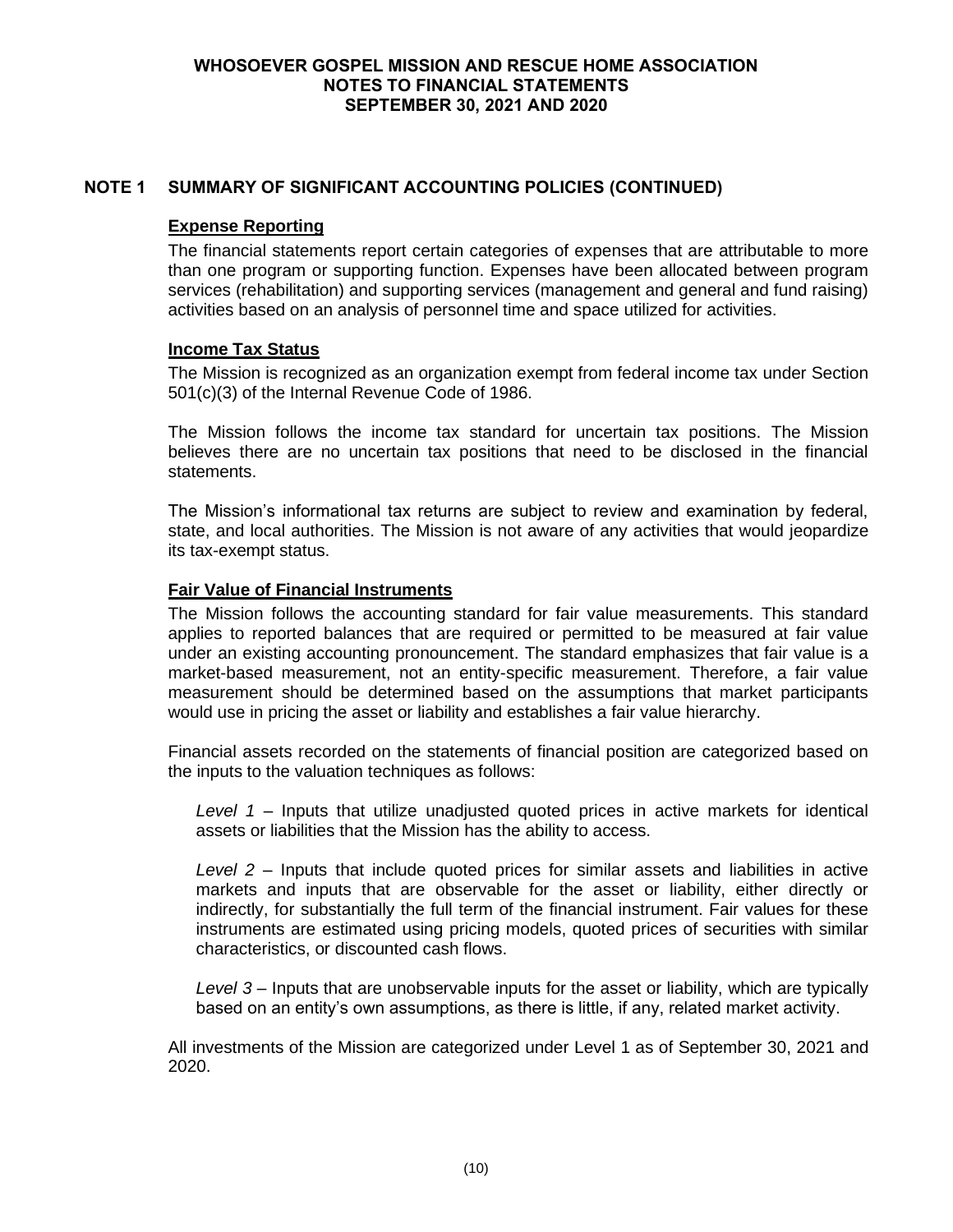## **NOTE 1 SUMMARY OF SIGNIFICANT ACCOUNTING POLICIES (CONTINUED)**

#### **Change in Accounting Principle**

In May 2014, the Financial Accounting Standards Board (FASB) issued Accounting Standards Update (ASU) 2014-09, *Revenue from Contracts with Customers (Topic 606).* Subsequent to May 2014, the FASB issued six ASUs to clarify certain matters related to Topic 606. Topic 606 supersedes the revenue recognition requirements in FASB ASC 605, Revenue Recognition, and requires the recognition of revenue when promised goods or services are transferred to customers in an amount that reflects the consideration to which an entity expects to be entitled in exchange for those goods or services. The updates address the complexity of revenue recognition and provide sufficient information to enable financial statements users to understand the nature, amount, timing, and uncertainty of revenue and cash flows arising from contracts with customers.

The Mission's financial statements reflect the application of ASC 606 guidance beginning October 1, 2020 using the modified retrospective approach. No cumulative-effect adjustment in net assets was recorded because the adoption of ASU 2014-09 did not significantly impact the Mission's reported historical revenue.

#### **Subsequent Events**

In preparing these financial statements, the Mission has evaluated events and transactions for potential recognition or disclosure through November 29, 2021, the date the financial statements were available to be issued.

#### **NOTE 2 INVENTORIES**

The composition of inventories is as follows at September 30:

|                           | 2021 |         |    | 2020                |
|---------------------------|------|---------|----|---------------------|
| <b>Thrift Store Items</b> |      | 217.529 | J. | <sup>2</sup> 16.334 |

#### **NOTE 3 INVESTMENTS**

The following lists the cost and fair value of investments at September 30:

|                                | 2021         |  |            |   |         | 2020 |            |  |
|--------------------------------|--------------|--|------------|---|---------|------|------------|--|
|                                | Cost         |  | Fair Value |   | Cost    |      | Fair Value |  |
| Money Market                   | \$<br>40.677 |  | 40.677     | S | 121,193 | \$   | 121,193    |  |
| Mutual Funds - Fixed Income    | 584,390      |  | 582,753    |   | 191,510 |      | 196,837    |  |
| <b>Mutual Funds - Equities</b> | 455,380      |  | 533,644    |   | 168,197 |      | 191,121    |  |
| Mutual Funds - Other           | 121,897      |  | 127,456    |   | 38.498  |      | 34,773     |  |
| Total Investments              | 1.202.344    |  | .284.530   |   | 519,398 |      | 543,924    |  |

The following schedule summarizes the investment return in the statements of activities for the years ended September 30: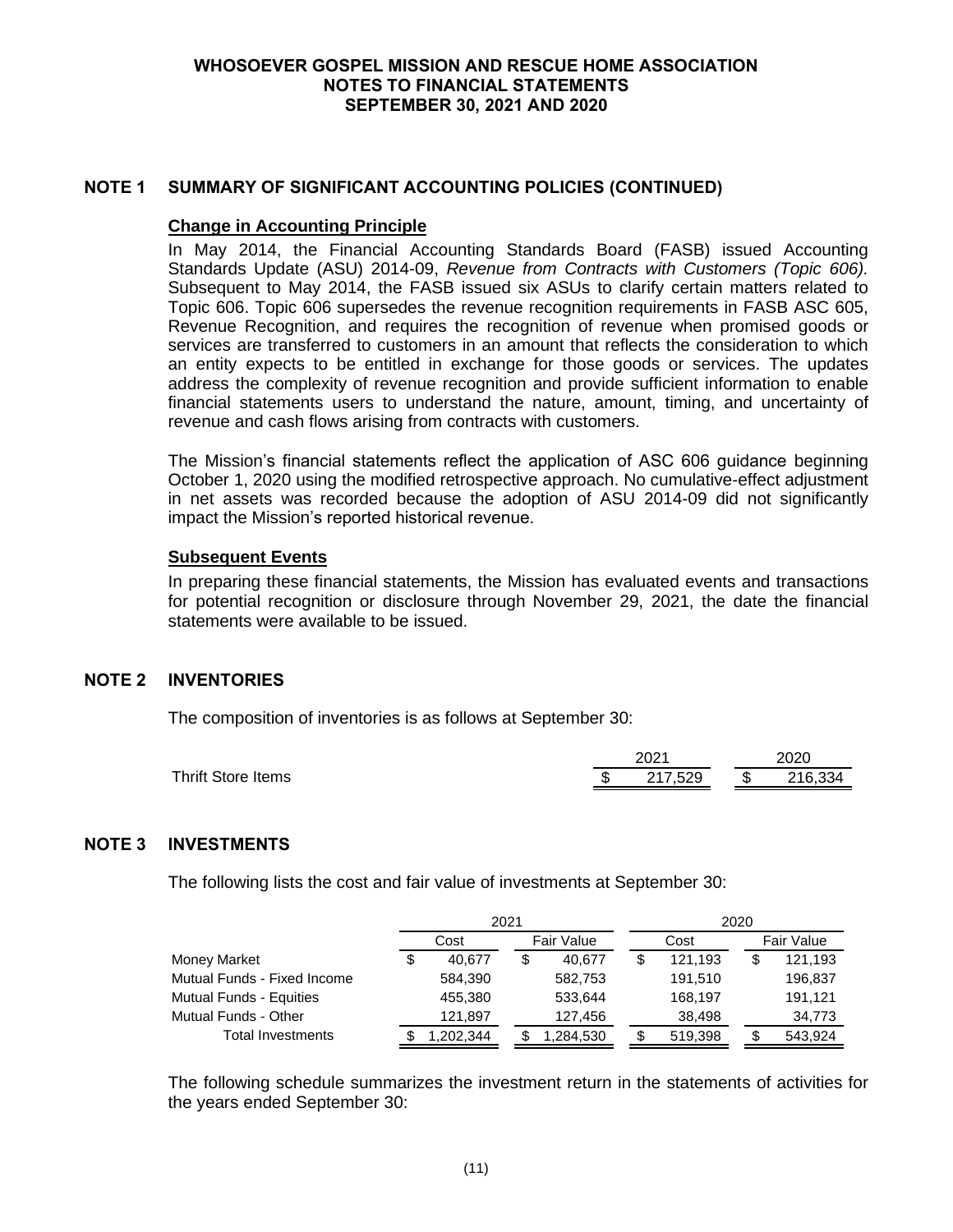# **NOTE 3 INVESTMENTS (CONTINUED)**

|                                                 | 2021   | 2020    |  |  |
|-------------------------------------------------|--------|---------|--|--|
| Investment Income                               | 25.621 | 13.558  |  |  |
| Realized Gains (Losses) on Sales of Investments | 8.294  | (5,260) |  |  |
| Unrealized Gains on Investments                 | 57.660 | 9.251   |  |  |
| Total                                           | 91.575 | 17.549  |  |  |

# **NOTE 4 LAND, BUILDING, AND EQUIPMENT AND DEPRECIATION**

Land, building, and equipment consist of the following at September 30:

|                                          | 2021      | 2020      |
|------------------------------------------|-----------|-----------|
| Land                                     | 5.445     | 5.445     |
| <b>Building</b>                          | 4,378,712 | 4,378,712 |
| Furniture, Fixtures, and Equipment       | 313,561   | 287,726   |
| <b>Automotive Equipment</b>              | 162.178   | 162,178   |
| Total                                    | 4,859,896 | 4,834,061 |
| Less: Accumulated Depreciation           | 2,296,645 | 2,155,651 |
| Total Land, Building, and Equipment, Net | 2,563,251 | 2,678,410 |

Depreciation expense was \$140,994 and \$140,166 for the years ended September 30, 2021 and 2020, respectively.

# **NOTE 5 DONATED MATERIALS AND CONTRIBUTED SERVICES**

The Mission's rehabilitation program depends on the collection, repair, and sale of discarded clothing, furniture, and other household articles. The Mission also utilizes various food banks in providing food to the men as well as donations for various sundry cleaning supplies and toiletries. Donated thrift shop materials for resale amounted to \$458,296 and \$311,199 for the years ended September 30, 2021 and 2020, respectively, and resulted in activities as follows:

|                            | 2021    |  |                    |     | 2020    |  |                    |  |
|----------------------------|---------|--|--------------------|-----|---------|--|--------------------|--|
|                            | Sales   |  | <b>Direct Cost</b> |     | Sales   |  | <b>Direct Cost</b> |  |
| Merchandising Sales to the |         |  |                    |     |         |  |                    |  |
| <b>Public</b>              | 430.108 |  | 66.220             | \$. | 299.572 |  | 66.419             |  |
| Salvage Sales              | 28,188  |  | 1.433              |     | 11.627  |  | 1,205              |  |

In addition, the value of the donated food, supplies, and thrift shop merchandise amounted to \$67,431 and \$83,151 for the years ended September 30, 2021 and 2020, respectively.

The Mission provided free clothing and supplies to the homeless men enrolled in the Mission's New Life Program. The Mission served 187 and 215 individuals during the years ended September 30, 2021 and 2020, respectively. During the years ended September 30, 2021 and 2020, the estimated value of the donated clothing, gifts for the men and men's New Life Program supplies amounted to \$18,107, and \$14,053, respectively.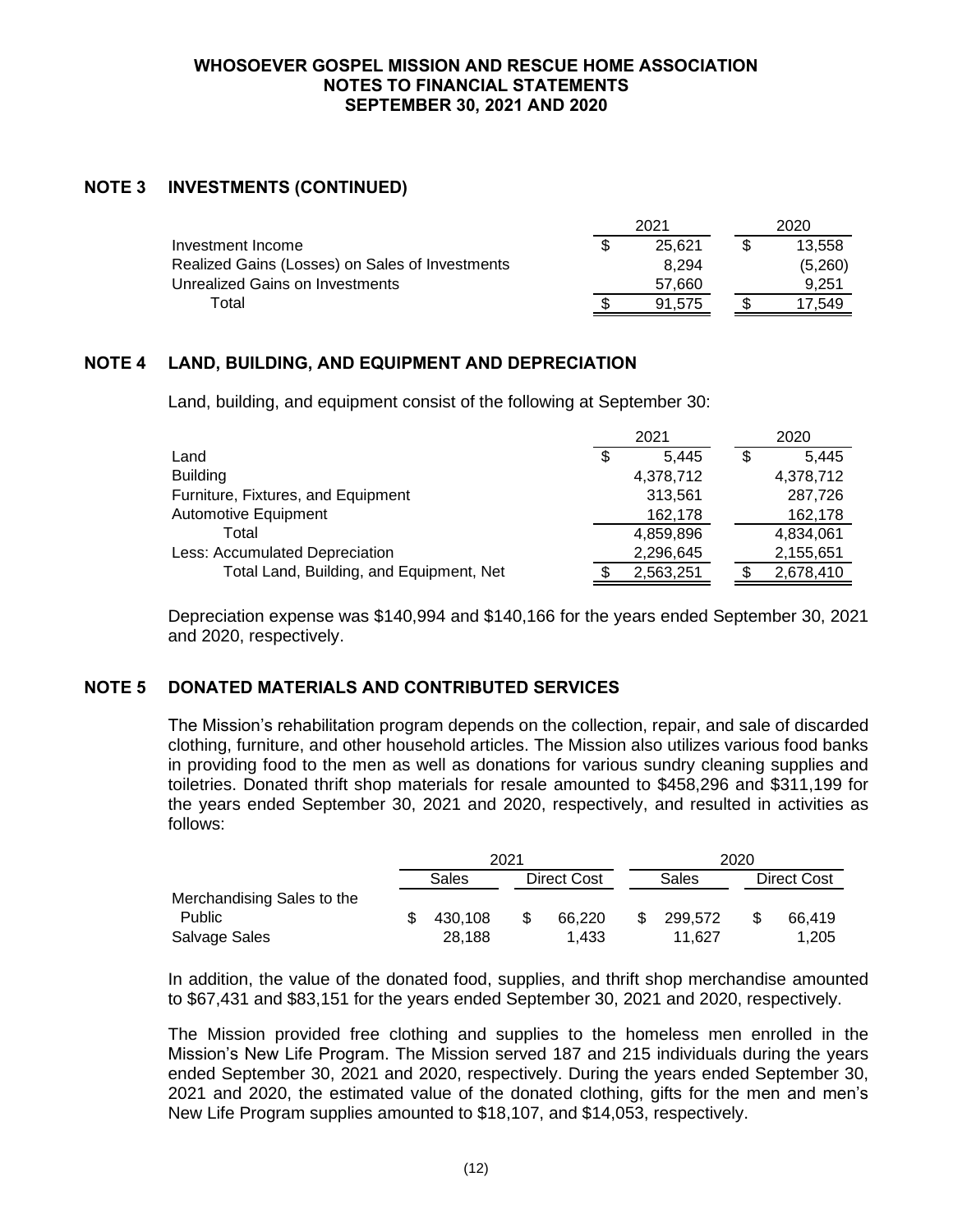# **NOTE 5 DONATED MATERIALS AND CONTRIBUTED SERVICES (CONTINUED)**

The Mission recognizes donated services that creates or enhances nonfinancial assets or that require specialized skills, are provided by individuals possessing those skills, and would typically need to be purchased if not provided by donation. During the years ended September 30, 2021 and 2020, the Mission did not receive any contributed services which met the requirement for recognition in the financial statements.

In addition, many individuals volunteer their time and perform a variety of tasks that assist the Mission with their purpose. The value of the donated volunteer services is not reflected in the accompanying financial statements as the services rendered do not meet the criteria which require the measurement of the value of such services.

# **NOTE 6 NOTE PAYABLE**

On December 3, 2015, the Mission refinanced their loan with PNC Bank. The loan is amortized over 122 months with monthly installments of \$816, including principal and interest of 5.85%, with final payment due on February 1, 2026. The loan is secured by the Mission's property at 101 Chelten Avenue, Philadelphia, Pennsylvania.

Future principal payments on the note payable are as follows:

| Year Ending September 30, | Amount      |
|---------------------------|-------------|
| 2022                      | \$<br>7,796 |
| 2023                      | 8,265       |
| 2024                      | 8,761       |
| 2025                      | 9,288       |
| 2026                      | 3,887       |
| Total                     | 37.997      |

# **NOTE 7 PAYCHECK PROTECTION PROGRAM LOAN**

On April 22, 2020, the Mission received a loan in the amount of \$172,200 through the federal Paycheck Protection Program (PPP). PPP funds are a form of low interest loans where some or all of the principal and interest may be eligible for forgiveness, based on the timing and use of funds in accordance with PPP guidelines.

On June 25, 2021, the Small Business Administration (SBA) formally forgave the loan in full. Therefore, the Mission was legally released from the debt and a gain on extinguishment is reflected in the accompanying statements of activities.

The SBA may review funding eligibility and usage of funds for compliance with program requirements based on dollar thresholds and other factors. The amount of liability, if any, from potential noncompliance cannot be determined with certainty; however, management is of the opinion that any review will not have a material adverse impact on the Mission's financial position.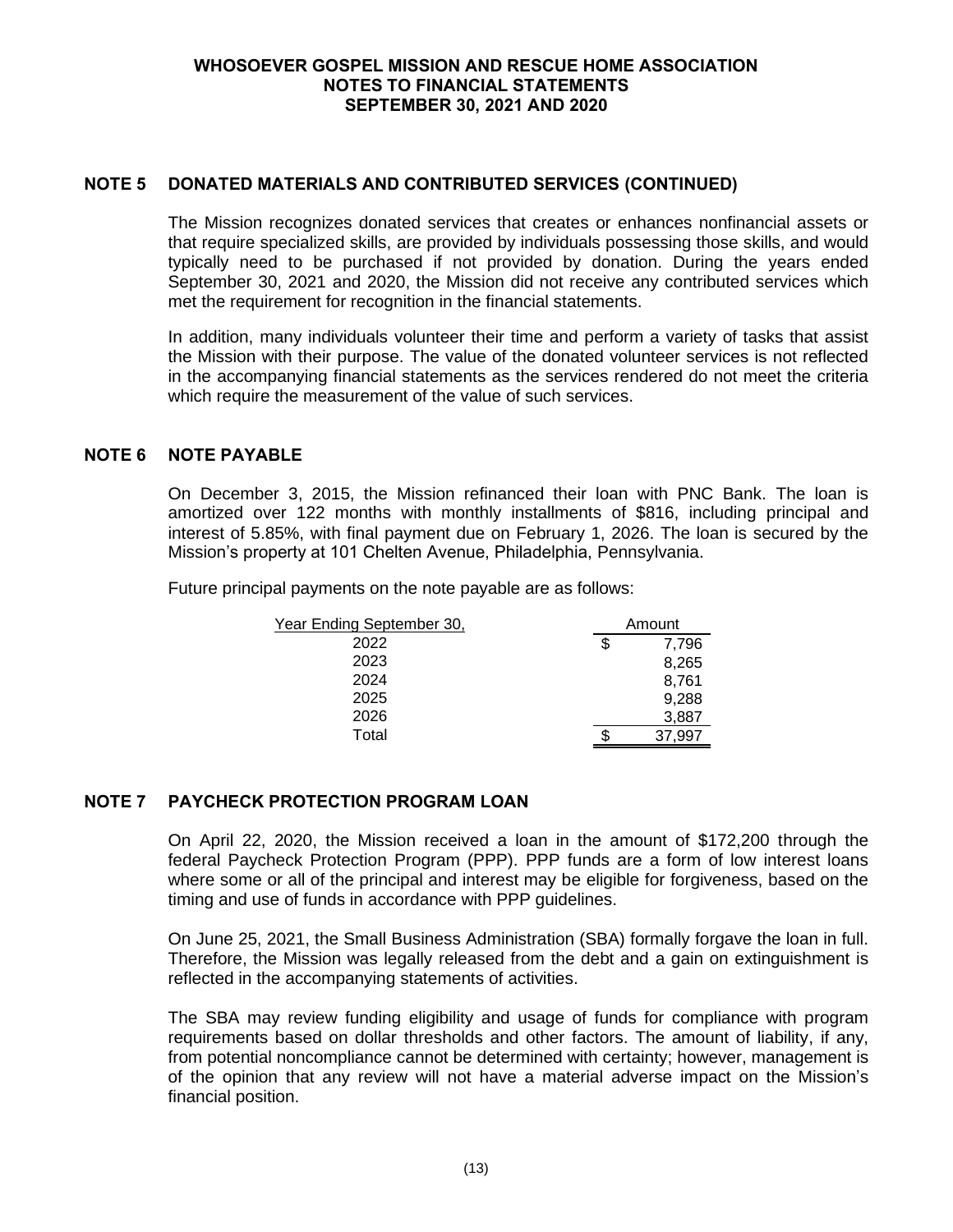## **NOTE 8 NET ASSETS WITHOUT DONOR RESTRICTIONS – BOARD-DESIGNATED**

As of September 30, 2021 and 2020, the board of directors has designated net assets without donor restrictions for the following purposes:

|                                                      | 2021      | 2020    |  |  |
|------------------------------------------------------|-----------|---------|--|--|
| <b>Building Construction and Renovation</b>          | 600,000   | 225,000 |  |  |
| <b>Equipment Repair and Maintenance</b>              | 500,000   | 200,000 |  |  |
| Vehicle Repair and Replacement                       | 83.486    | 30,000  |  |  |
| <b>General Contingency Fund</b>                      | 200,000   | 183,398 |  |  |
| <b>Total Net Assets Without Donor Restrictions -</b> |           |         |  |  |
| Designated for Use                                   | 1,383,486 | 638,398 |  |  |

## **NOTE 9 NET ASSETS WITH DONOR RESTRICTIONS**

Net assets with donor restrictions at September 30, 2021 and 2020 represent monies received or unconditionally promised that are restricted by a donor or grantor and are expected to be expended in the subsequent year. They are as follows:

|                                              | 2021    | 2020    |  |  |
|----------------------------------------------|---------|---------|--|--|
| Hannah's Place (Program Restricted)          | 199.736 | 99.536  |  |  |
| Warehouse Building Fund (Program Restricted) | 3.312   | 2.615   |  |  |
| Total Net Assets With Donor Restrictions     | 203.048 | 102.151 |  |  |

# **NOTE 10 OPERATING LEASES**

The Mission entered into an operating lease for space to operate a second thrift store. The monthly rent payment is \$4,200 and the lease expires in December 2025. The rent expense was \$50,400 in 2021 and 2020.

Minimum annual rentals for each year subsequent to September 30, 2021 are as follows:

| Year Ending September 30, | Amount       |  |  |
|---------------------------|--------------|--|--|
| 2022                      | \$<br>50,400 |  |  |
| 2023                      | 50,400       |  |  |
| 2024                      | 50,400       |  |  |
| 2025                      | 50,400       |  |  |
| 2026                      | 12,600       |  |  |
| Total                     | 214.200      |  |  |

# **NOTE 11 SIMPLE IRA MATCHING**

Effective January 1, 1999, the Mission established a simple IRA pension plan, covering all employees who earn annually over \$5,000. The Mission will contribute a matching contribution to each eligible employee's simple IRA equal to the eligible employee's salary reduction contributions up to a limit of 3% of the employee's compensation. The employer contribution for the years ended September 30, 2021 and 2020 was \$9,680 and \$10,979, respectively.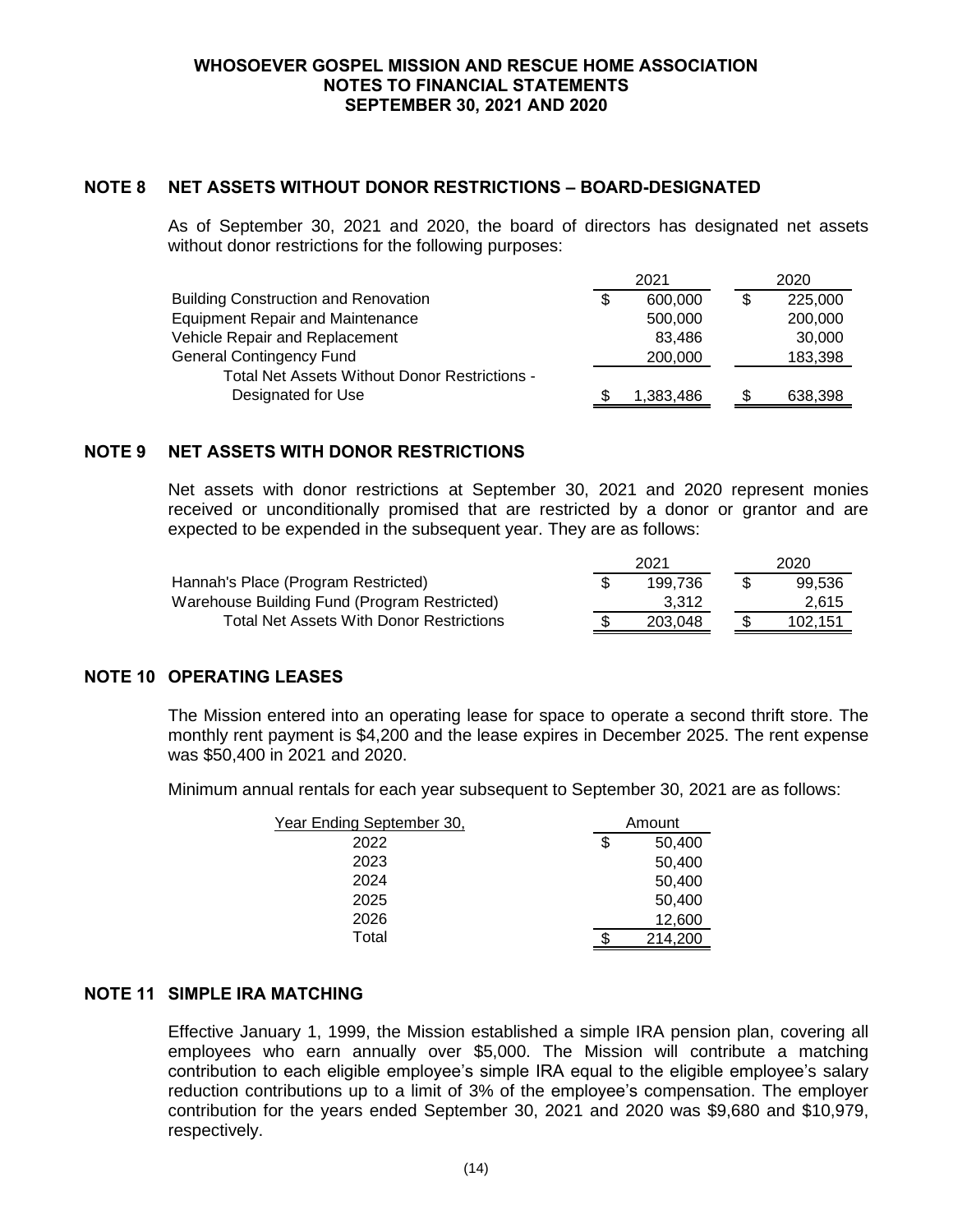# **NOTE 12 LIQUIDITY AND AVAILABILITY OF RESOURCES**

The Mission considers all expenditures related to its ongoing program activities, as well as the administrative and general expenditures required to support these activities, to be general operating expenditures. Historically, the Mission receives a majority of support for operating expenditures from contributions without donor restrictions and contributions with donor restrictions. The Mission regularly monitors liquidity required to meet its operating needs and other contractual commitments, while also striving to maximize the investment of its available funds.

The Mission has a goal to maintain financial assets, which consist of cash and investments, to meet normal operating expenses and strives to operate with a balanced budget.

Financial assets available for general expenditure, that is, without donor or other restrictions limiting their use, within one year of the statement of financial position date, are comprised of the following at September 30:

|                                          | 2021 |            |  | 2020      |  |  |
|------------------------------------------|------|------------|--|-----------|--|--|
| Cash                                     |      | 168.169    |  | 239,205   |  |  |
| Investments                              |      | 1.284.530  |  | 543.924   |  |  |
| Less: Net Assets With Donor Restrictions |      | (203, 048) |  | (102.151) |  |  |
| Total                                    |      | 249,651    |  | 680,978   |  |  |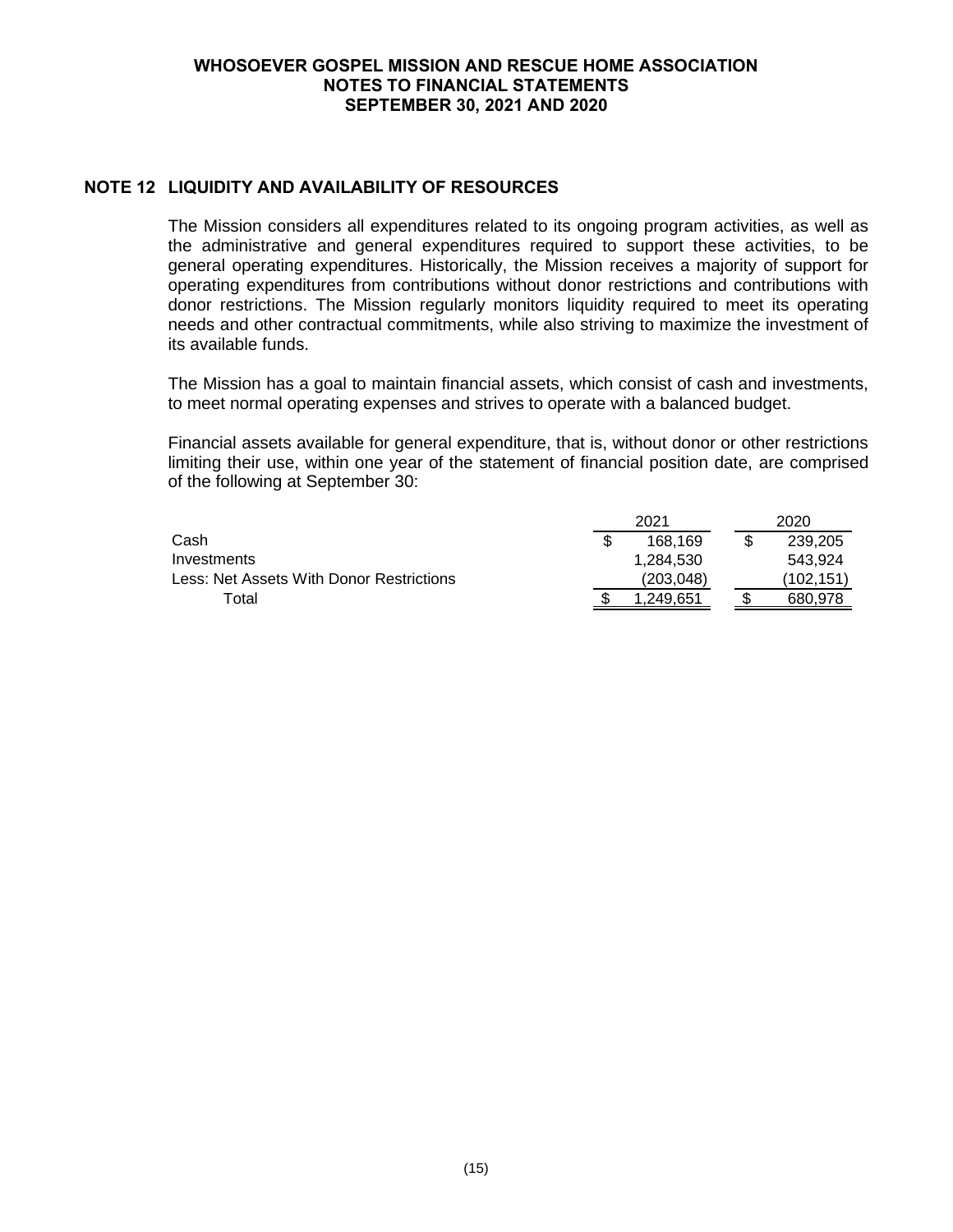

**CliftonLarsonAllen LLP CLAconnect.com**

# **INDEPENDENT AUDITORS' REPORT ON SUPPLEMENTARY INFORMATION**

Board of Directors Whosoever Gospel Mission and Rescue Home Association Philadelphia, Pennsylvania

We have audited the financial statements of Whosoever Gospel Mission and Rescue Home Association as of and for the year ended September 30, 2021, and our report thereon dated November 29, 2021, which expressed an unmodified opinion on those financial statements, appears on pages 1 and 2. Our audit was conducted for the purpose of forming an opinion on the financial statements as a whole. The schedule of investments and cash, which is the responsibility of management, is presented for purposes of additional analysis and is not a required part of the financial statements. Such information has not been subjected to the auditing procedures applied in the audit of the financial statements, and, accordingly, we do not express an opinion or provide any assurance on it.

Clifton Larson Allen LLP

**CliftonLarsonAllen LLP**

Plymouth Meeting, Pennsylvania November 29, 2021



CLA is an independent member of Nexia International, a leading, global network of independent accounting and consulting firms. See nexia.com/member‐firm‐disclaimer for details.